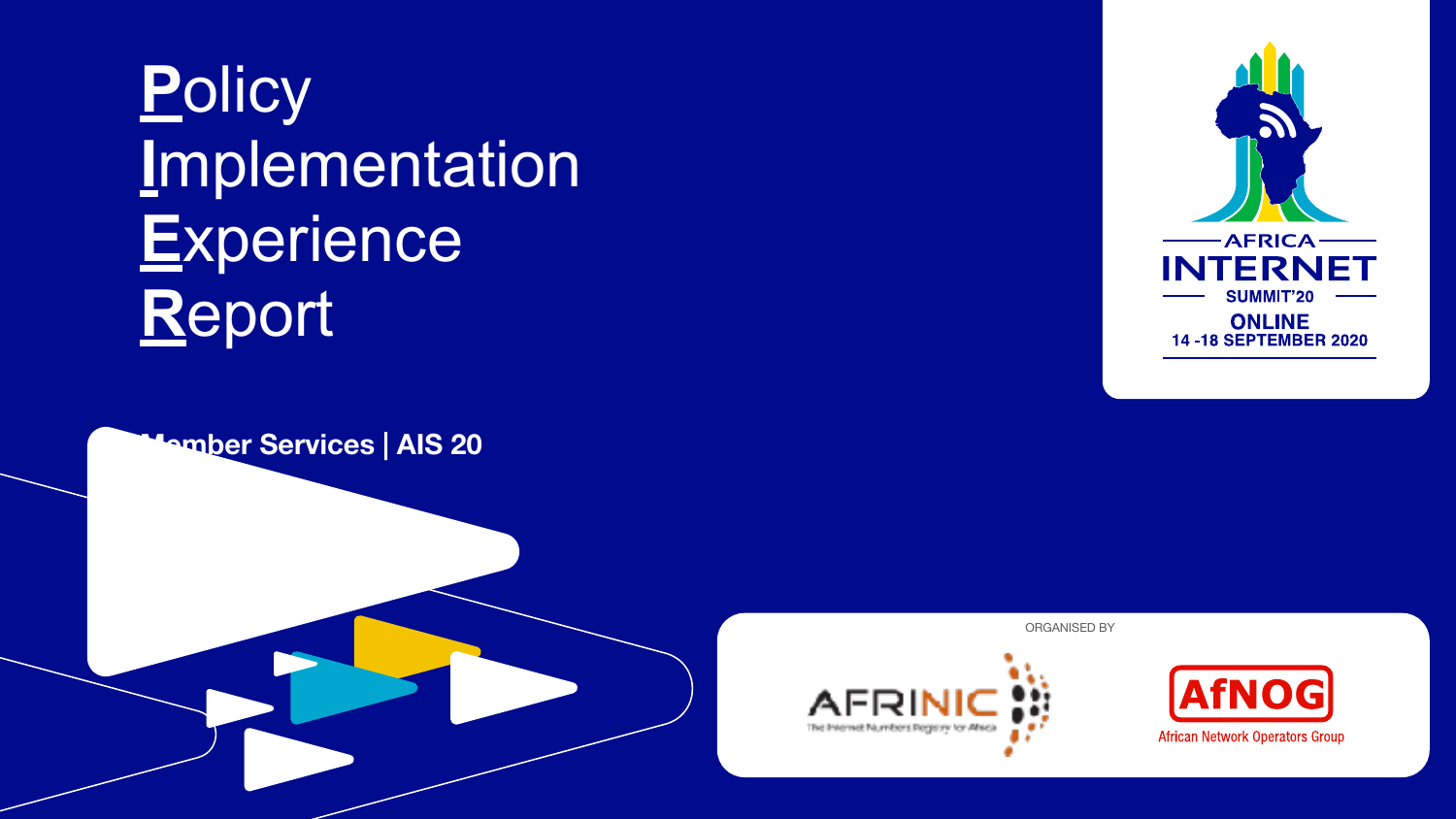# **Purpose**



Provide feedback to the members and Community regarding:

- Recently implemented Policies
- Consolidated Policy Manual Text that is conflicting or lacking clarity
- Experiences faced by hostmasters while handling requests governed by currently implemented policies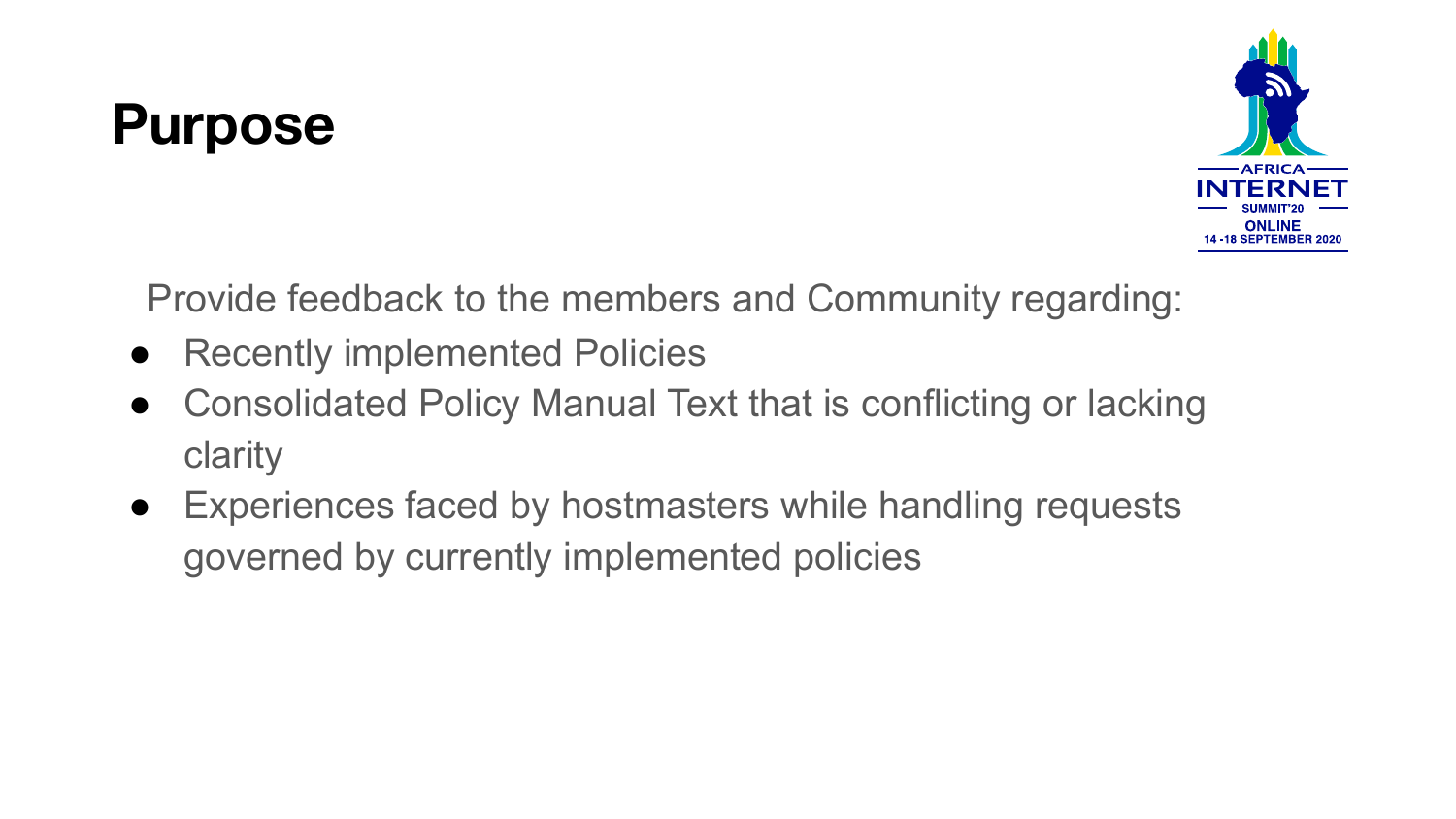### **Recently Implemented Policies**



#### **AFPUB-2019-V6-001-DRAFT02 - IPv6 PI Clarification**

- Incorporated in the Consolidated Policy Manual which is currently at version 1.5
- Status : Partially Implemented. More information: [https://](https://afrinic.net/support/ipv6) [afrinic.net/support/ipv6](https://afrinic.net/support/ipv6)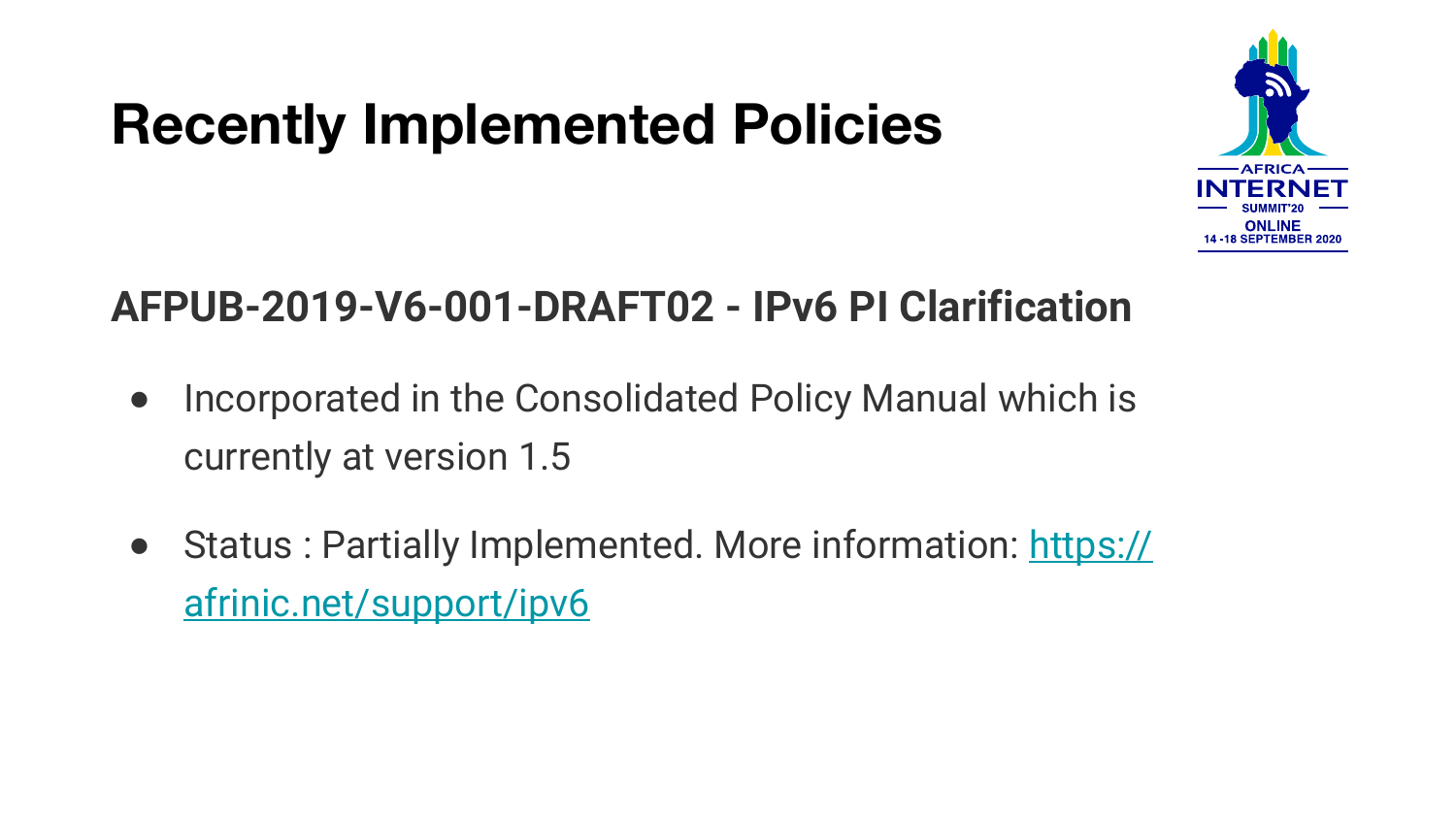## **Recently Implemented Policies**



#### **AFPUB-2019-ASN-001-DRAFT04 - Multihoming not required for ASN**

- Status : Implemented
- The previous policy required organisation to be multihomed to be eligible for an AS number. Multihoming is no longer a requirement but requesters must show unique routing policy or demonstrate a technical need.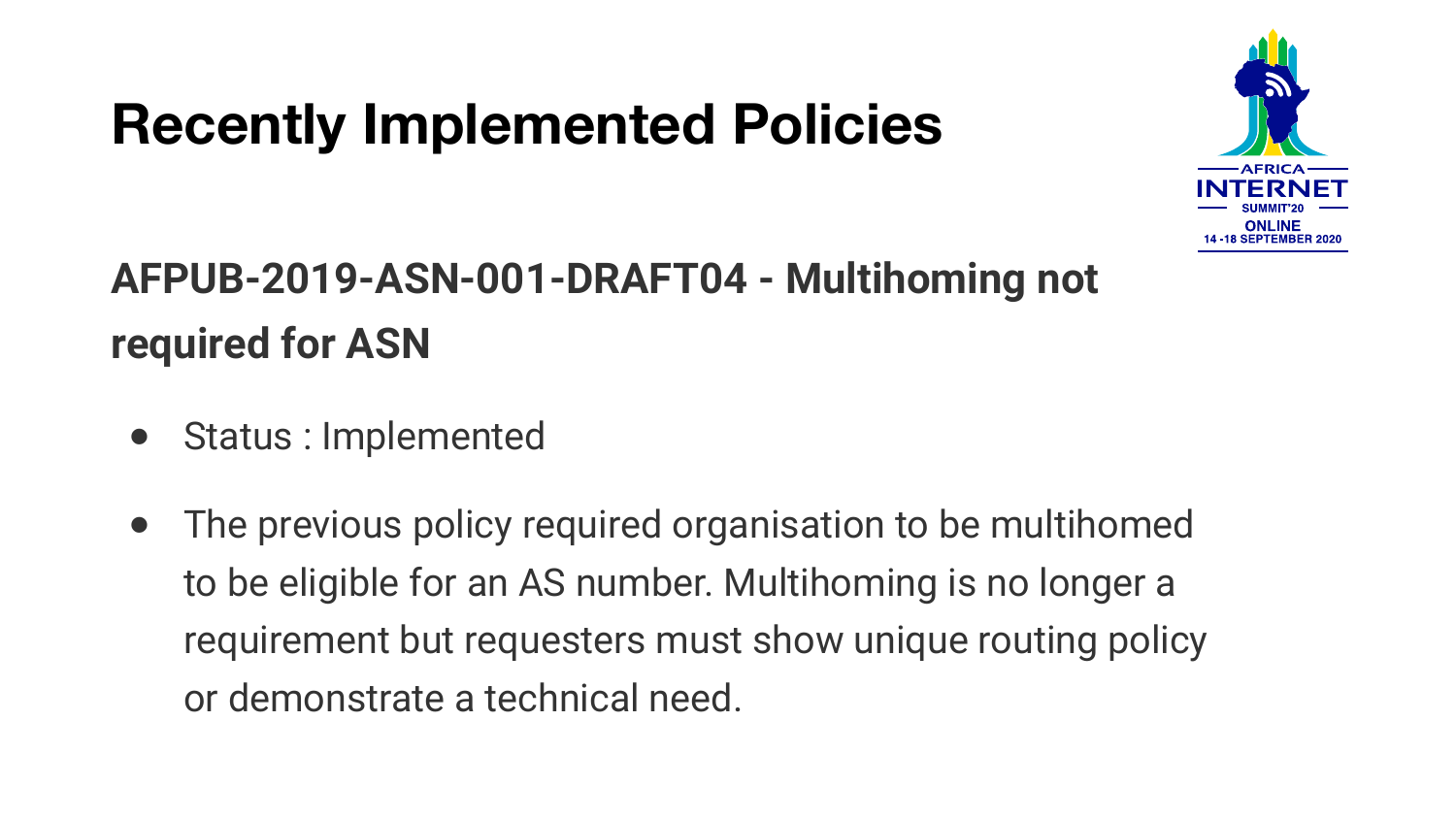# **Recently Implemented Policies**



#### **CPM 5.4.3.2 Exhaustion Phase 2**

- Status : Implemented
- Phase 2 was activated on 13th January 2020
- The minimum allocation/assignment size is a /24, and the maximum a /22 per allocation/assignment.
- 5.4.5 The allocation and assignment period of 12 months has changed to 8 months.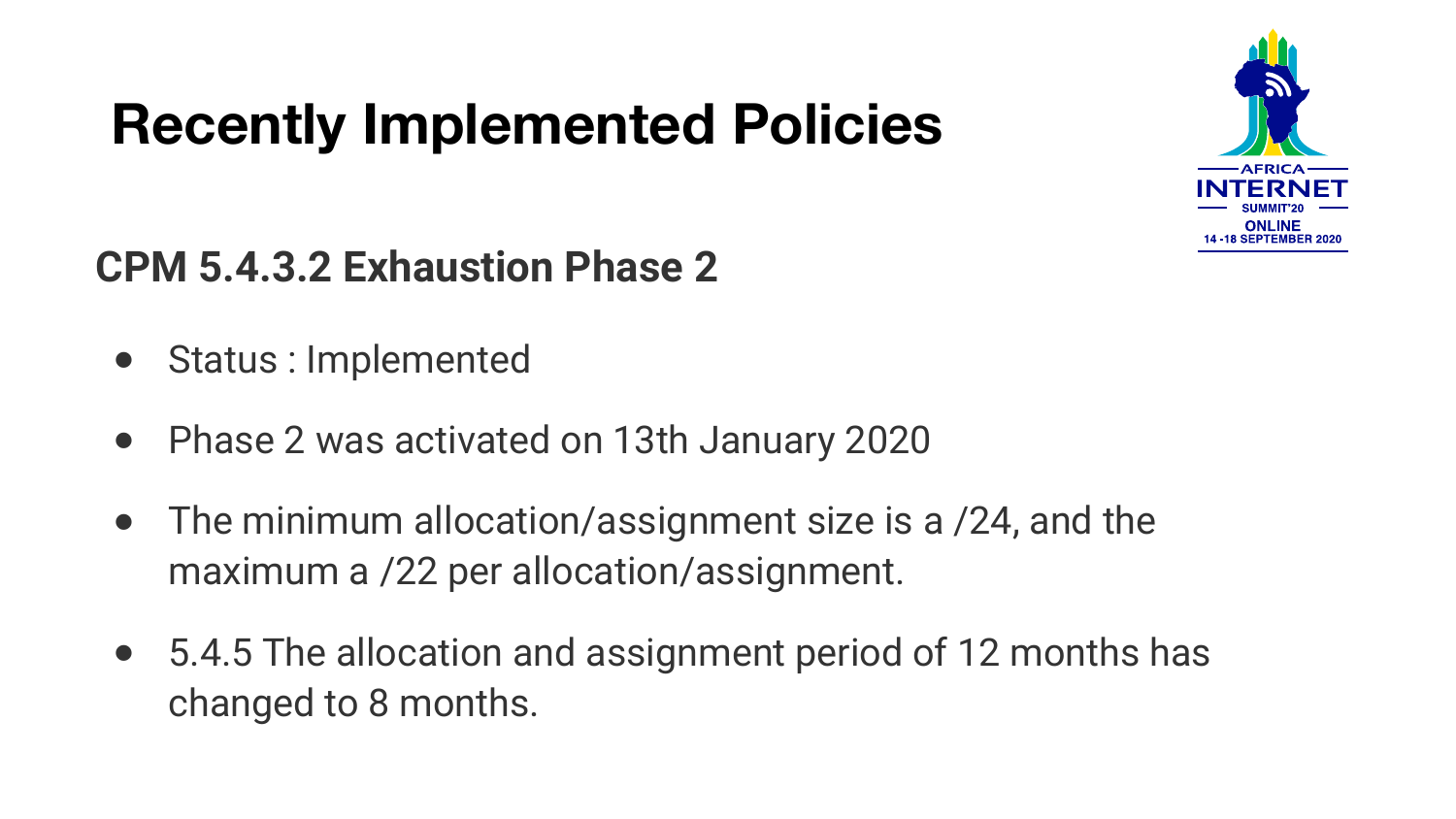# **Conflicting Policy Manual Text**

**5.4.3.2 Exhaustion Phase 2** 

During this phase, **a minimum allocation/assignment size will be /24,**

and the maximum will be /22 per

allocation/assignment.

**5.5.1.2.1** AFRINIC's **minimum allocation is /22 or 1024 IPv4 addresses.**

**5.4.5** The current allocation and assignment period of 12 months shall be **changed to 8 months.**

#### **5.6.3 Additional PI Assignment**

**…** Requestors must show exactly how previous address assignments have been utilized and must provide appropriate details to **verify their one-year growth projection.** The basic criteria that must be met are:

- 1. A 25% immediate utilization rate, and
- 2. A 50% utilization rate **within one year**...

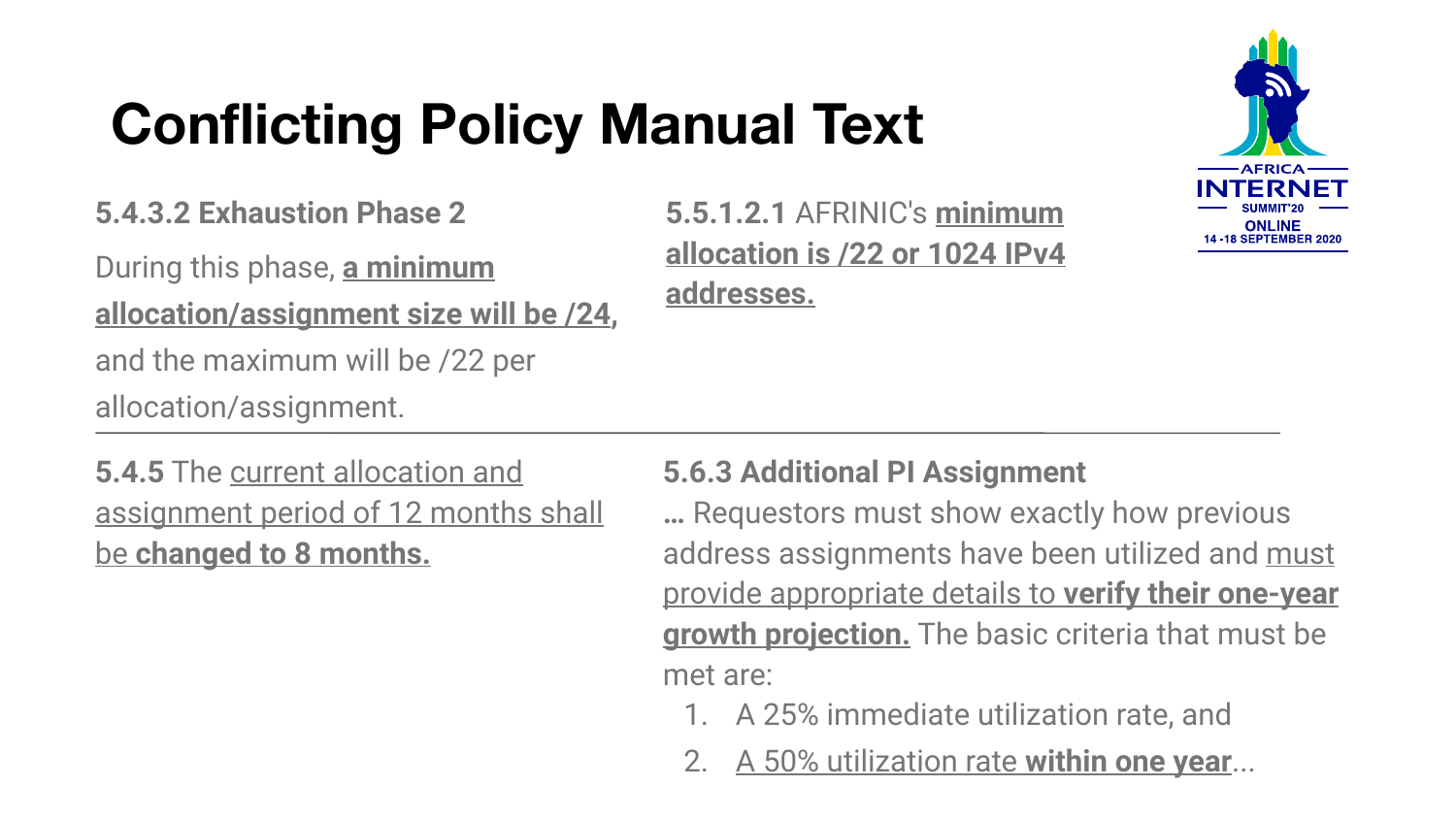# **Conflicting Policy Manual Text**



**5.4.6.1** In order to receive IPv4 allocations or assignments during the Exhaustion Phase, the LIR or End User must have used **at least 90%** of all previous allocations or assignments (including those made during both the Current Phase and the Exhaustion Phase).

**5.5.1.4.1** An LIR may receive an additional allocation when **about 80%** of all the address space currently allocated to it has been used in valid assignments and/or sub-allocations. A new allocation can also be made if a single assignment or sub-allocation requires more addresses than those currently held by the LIR.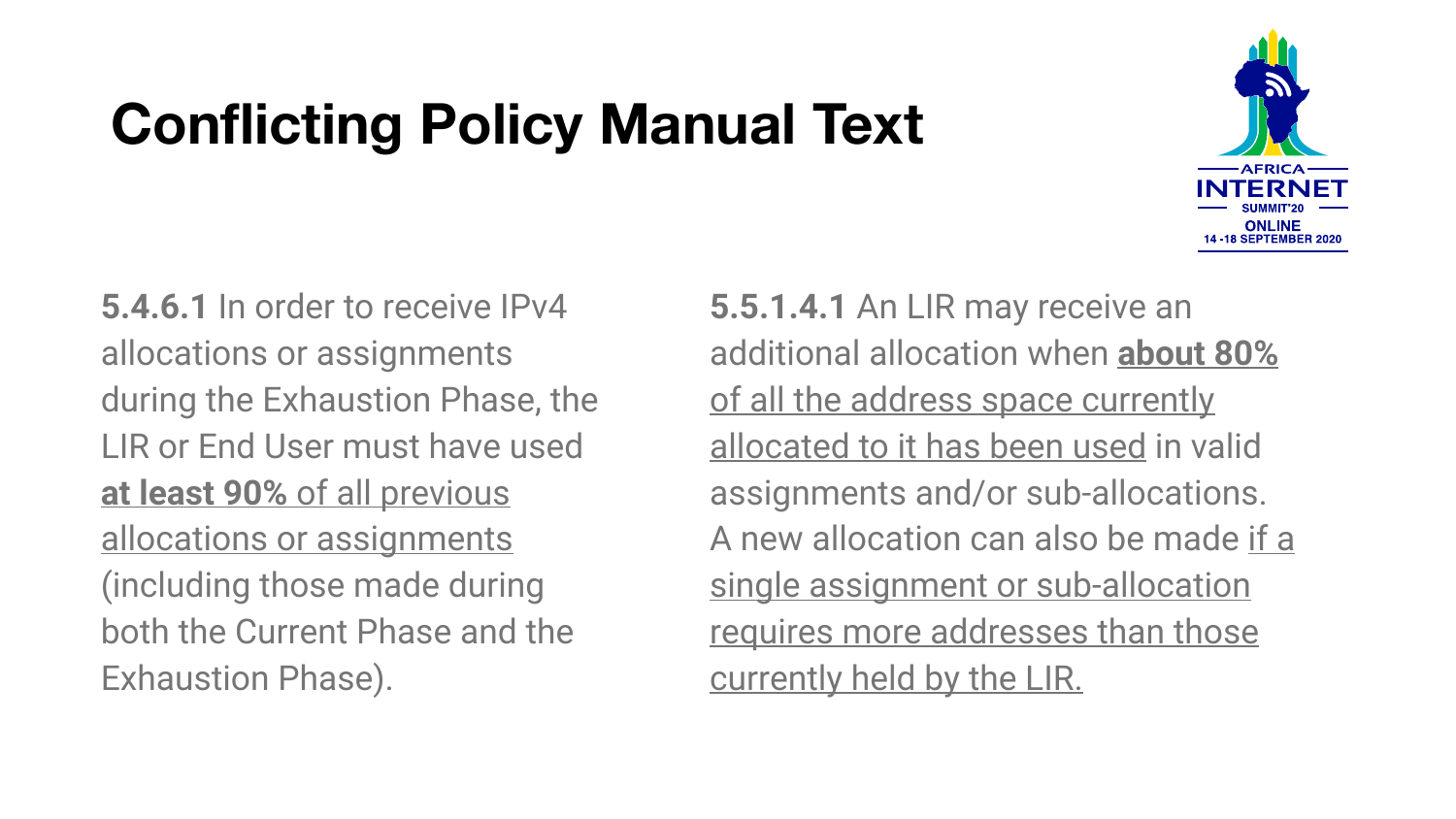# **Conflicting Policy Manual Text**



Conflicting sections as the community may consider **5.5.1.2.1, 5.6.3 & 5.5.1.4.1 as valid**.

**AFRINIC's interpretation - 5.4.3.2, 5.4.5 and 5.4.6.1** respectively supersedes the other sections.

**AFRINIC's action** - Educate member as to which policy section in the CPM shall be used to evaluate the resource requests.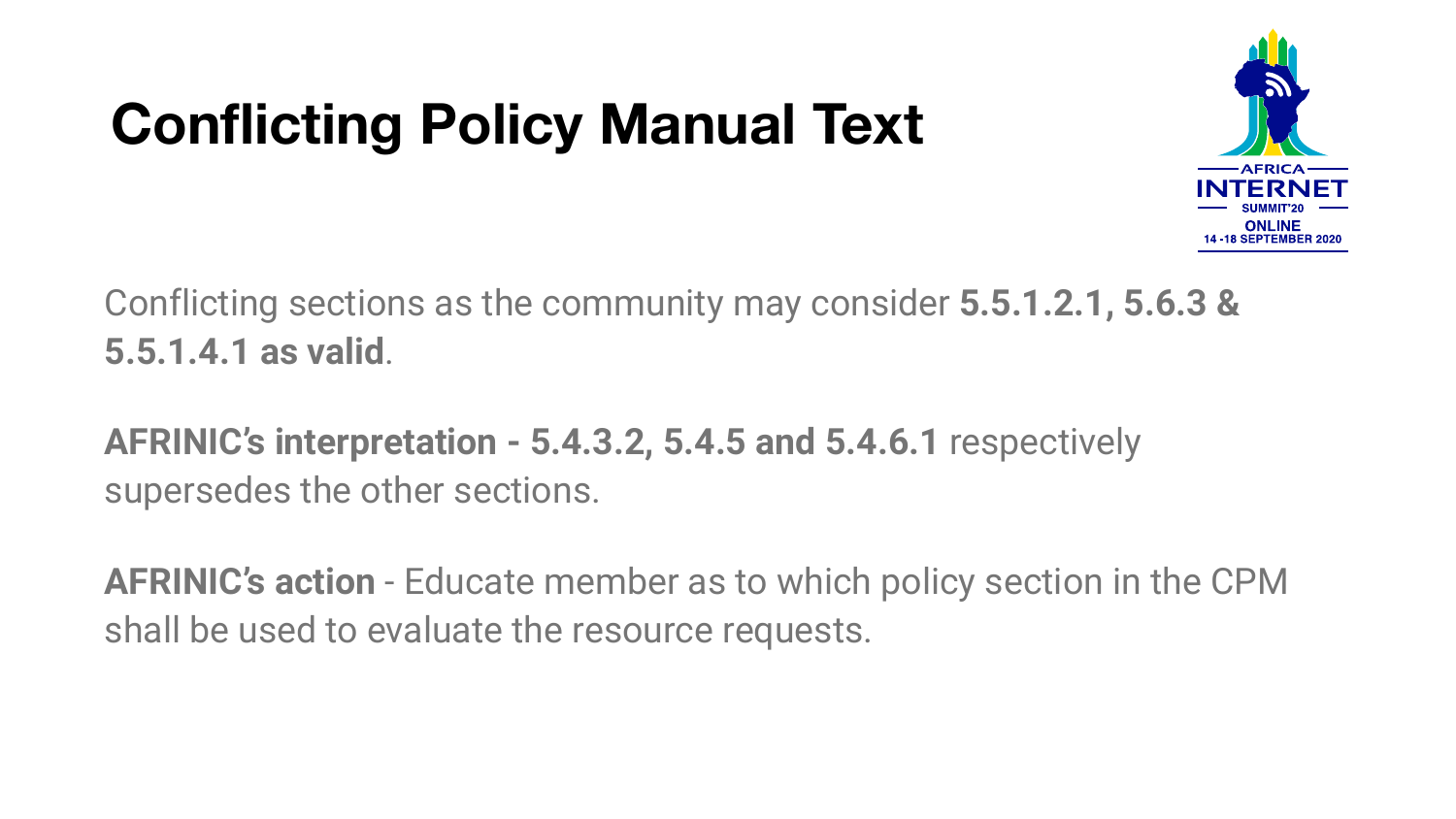# **Experiences Faced by Hostmasters**



#### **CPM 8.0 -Missing Abuse Contact Complaints**

- Non-Mandatory Policy
- Increased complaints on lack of abuse contacts in number resources.
- Several Operators have warned of potential likelihood to filter prefixes with no abuse contact

**AFRINIC's action** - Educate and encourage members to adopt the abuse contact